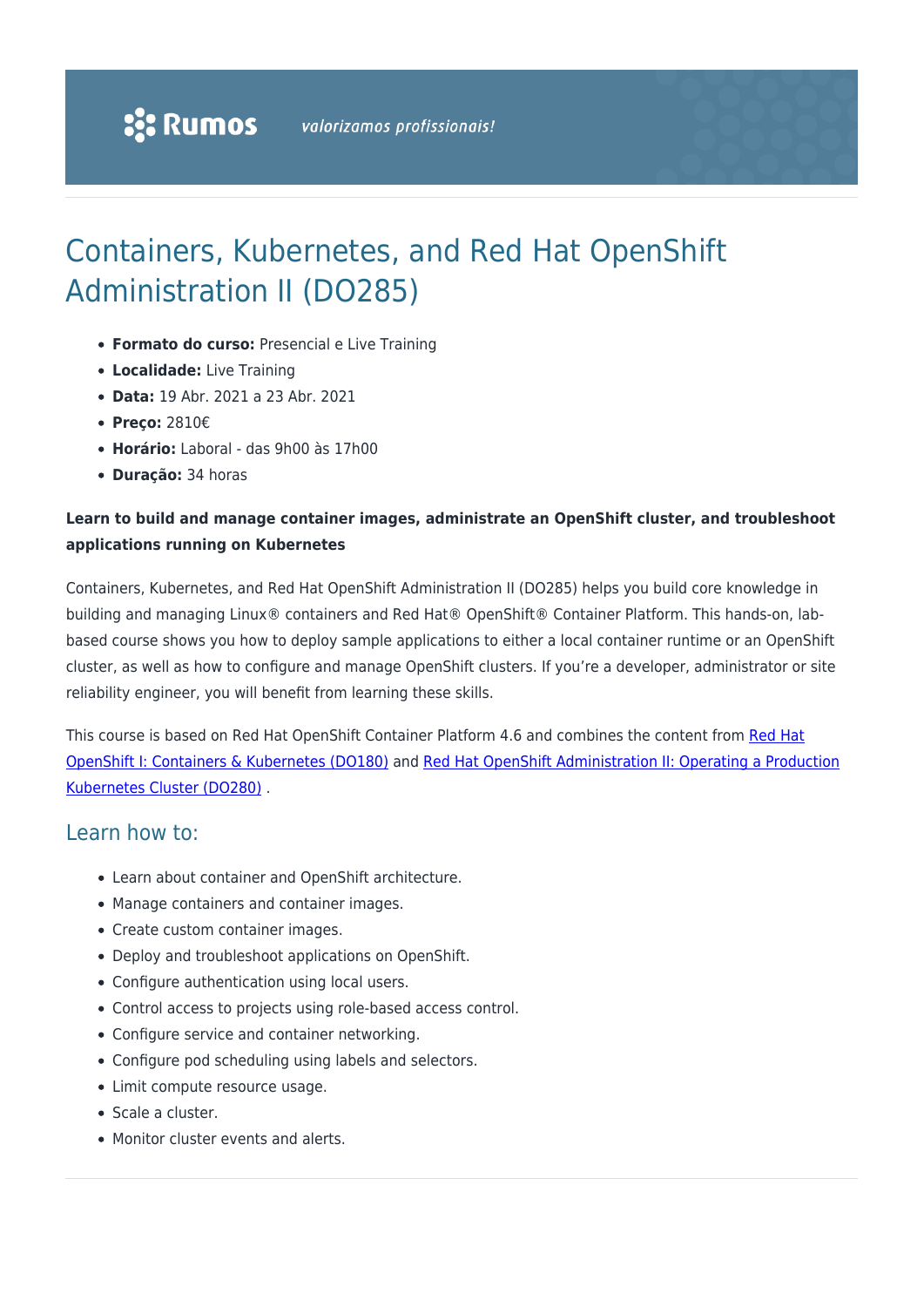## Destinatários

- System and software architects interested in understanding features and functionality of an OpenShift cluster
- System administrators who want to learn about the initial establishment of a cluster
- Cluster operators responsible for the ongoing maintenance of a cluster
- Site reliability engineers interested in the ongoing maintenance and troubleshooting of a cluster

## Pré-requisitos

Become a Red Hat Certified System Administrator (RHCSA), or demonstrate equivalent Red Hat Enterprise Linux system administration experience

## **Objectivos**

#### **for on the organization**

This course provides the gateway to organizational and digital transformation by providing an understanding of the potential of a container-based architecture. Containers and Red Hat OpenShift have quickly become the de facto solution for agile development and application deployment.

This course is intended to develop the skills needed to install, configure, and manage the Red Hat OpenShift Container Platform to deploy containerized applications that are highly available, resilient, and scalable. Red Hat OpenShift Container Platform enables rapid application development and deployment, as well as portability of an application across environments. The platform also offers simplified application scaling, administration, and maintenance of adapted or cloud-native applications.

#### **for the individual**

After completing this course, you should be able to demonstrate the skills to create and manage local containers using Podman, establish a new OpenShift cluster, perform initial configuration of the cluster, and manage the cluster on a day-to-day basis. One major focus of the course is troubleshooting common problems that will be encountered beyond day one.

## Programa

#### **Introduction to container technology**

Describe how applications run in containers orchestrated by Red Hat OpenShift Container Platform.

#### **Create containerized services**

• Provision a service using container technology.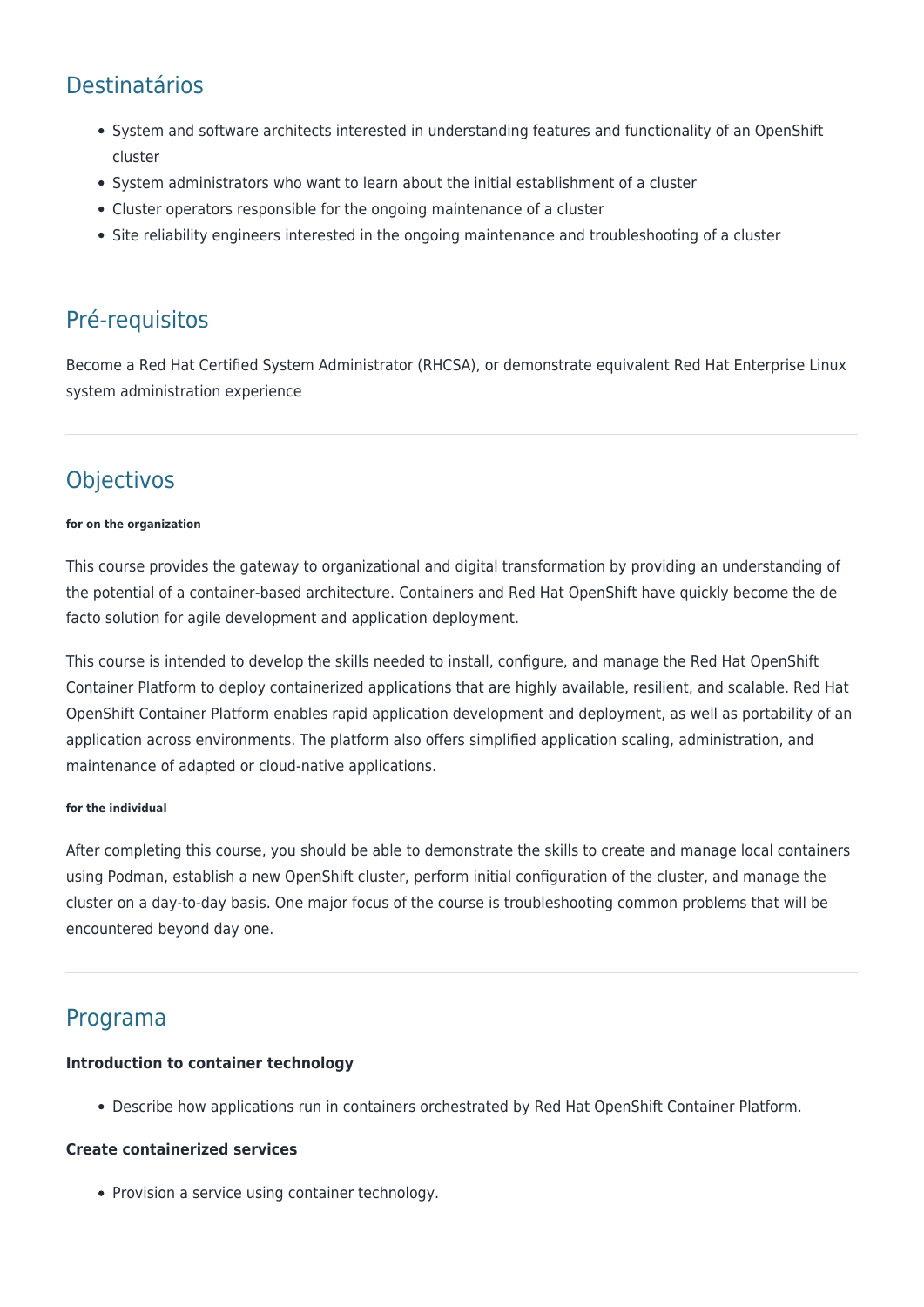#### **Manage containers**

Modify prebuilt container images to create and manage containerized services.

#### **Manage container images**

Manage the life cycle of a container image from creation to deletion.

#### **Create custom container images**

Design and code a Dockerfile to build a custom container image.

#### **Deploy containerized applications on OpenShift**

Use OpenShift Container Platform to deploy single container applications.

#### **Deploy multicontainer applications**

Deploy applications that are containerized using multiple container images.

#### **Explore Red Hat OpenShift Container Platform**

Describe the architecture of OpenShift Container Platform.

#### **Verify a cluster**

Review installation methods and verify the functionality of a newly installed cluster.

#### **Configure authentication**

Use an identity provider to configure authentication.

#### **Control access to OpenShift resources**

Define and apply role-based access controls and protect sensitive information with secrets.

#### **Configure OpenShift networking components**

Identify the components of OpenShift Container Platform software-defined networking and configure some of the components.

#### **Control pod scheduling**

• Control the nodes on which a pod runs.

#### **Scale an OpenShift cluster**

Control the size of an OpenShift cluster.

#### **Perform cluster updates**

Describe how to perform a cluster update.